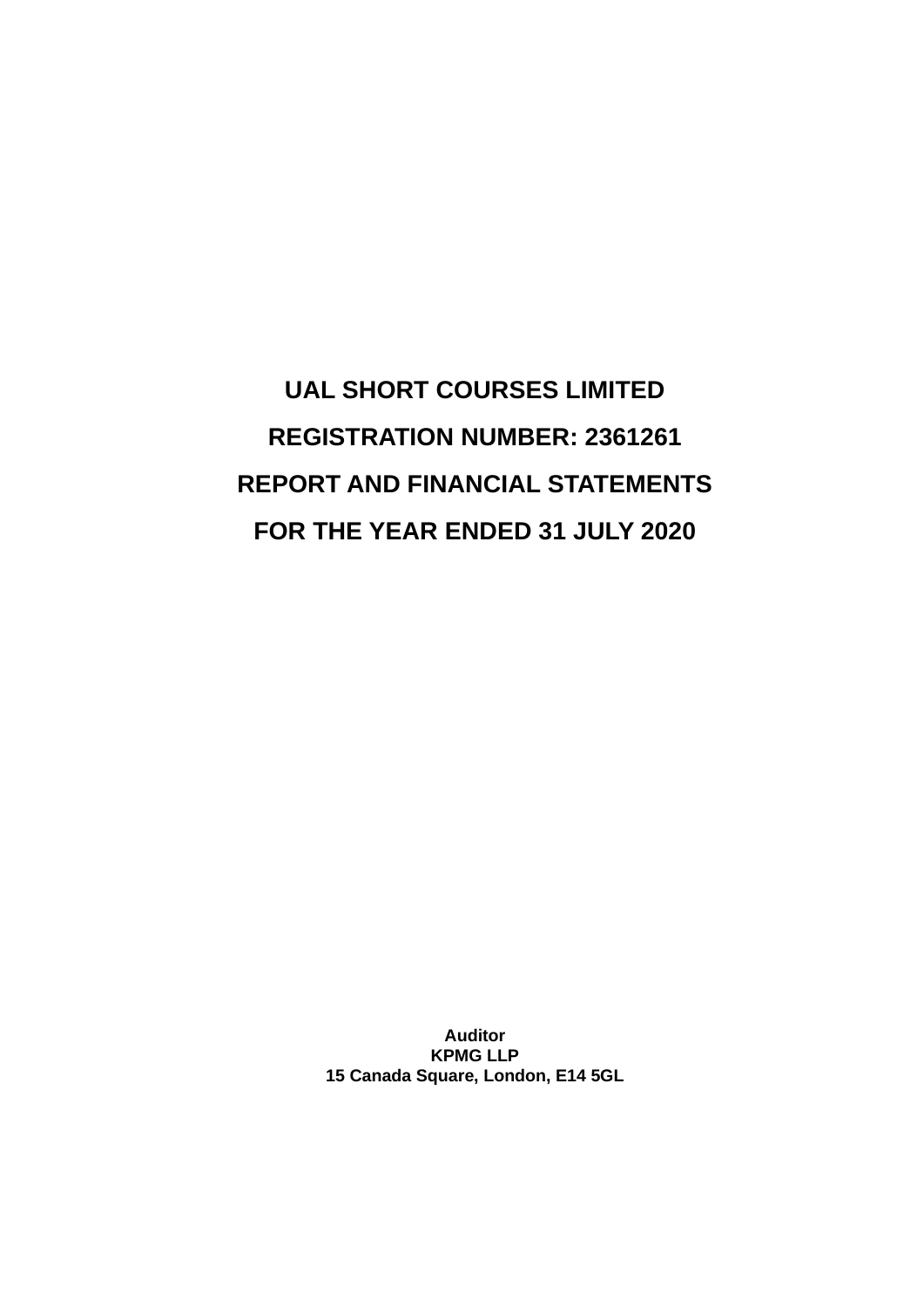# **UAL SHORT COURSES LIMITED (COMPANY REGISTRATION NUMBER: 2361261)**

# **FINANCIAL STATEMENTS FOR THE YEAR ENDED 31 JULY 2020**

# **CONTENTS PAGE**

| INDEPENDENT AUDITOR'S REPORT TO THE MEMBERS OF UAL SHORT COURSES LIMITED 5 |  |
|----------------------------------------------------------------------------|--|
|                                                                            |  |
|                                                                            |  |
|                                                                            |  |
|                                                                            |  |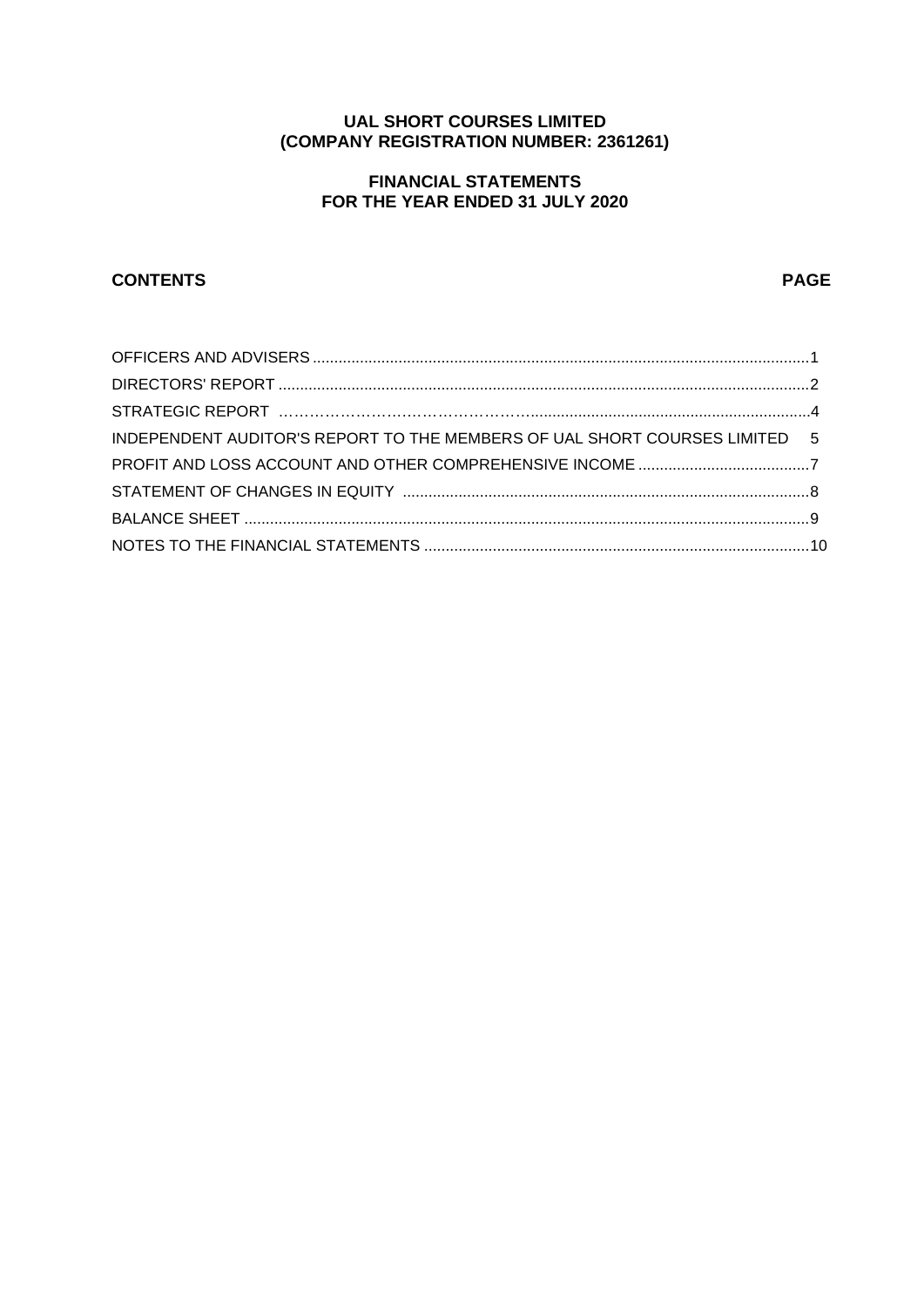# **OFFICERS AND ADVISERS**

| <b>Chairman:</b>          | Sir Nigel Carrington                                                                                                             |
|---------------------------|----------------------------------------------------------------------------------------------------------------------------------|
| <b>Company Secretary:</b> | Zioge Smith                                                                                                                      |
| Directors:                | <b>Natalie Brett</b><br>Danielle Salvadori<br>Stephen Reid (resigned on 26.08.2020)<br>Heather Francis (appointed on 01.07.2020) |
| <b>Registered Office:</b> | 272 High Holborn<br>London<br>WC1V7EY                                                                                            |
| <b>External Auditor:</b>  | <b>KPMG LLP</b><br><b>Chartered Accountants</b><br>15 Canada Square<br>London<br>E14 5GL                                         |
| <b>Internal Auditor:</b>  | PricewaterhouseCoopers LLP<br>1 Embankment Place<br>London<br>WC2N 6RH                                                           |
| <b>Banker:</b>            | Lloyds Bank<br>39 Threadneedle Street<br>London<br>EC2R 8AU                                                                      |
| Solicitor:                | CMS Cameron McKenna Nabarro Olswang LLP<br>Cannon Place<br>78 Cannon Street<br>London EC4N 6AF                                   |
| Insurer:                  | UM Association Limited and Hasilwood Management Services Limited<br>5 St. Helen's Place<br>London EC3A 6AB                       |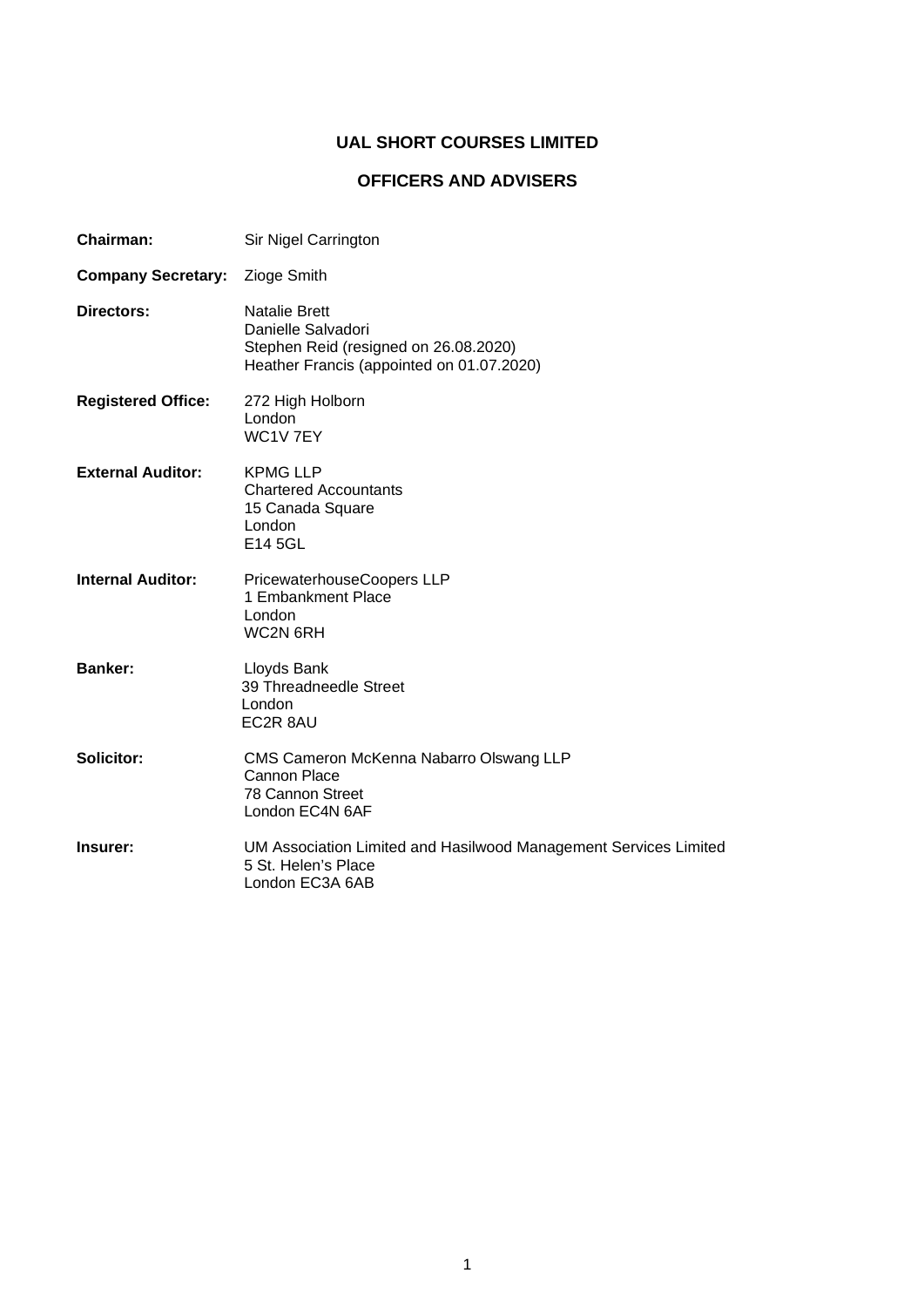### **DIRECTORS' REPORT**

The directors present their annual report and the audited financial statements for the year ended 31 July 2020.

#### **Principal Activity**

The principal activity of the company is to act as a trading subsidiary of University of the Arts London specialising in short courses and related educational services. University of the Arts London is made up of the following constituent colleges:

Camberwell College of Arts Chelsea College of Arts Wimbledon College of Arts Central Saint Martins London College of Fashion London College of Communication

#### **Dividends**

The directors do not recommend payment of a dividend (2019: nil).

#### **STATEMENT OF DIRECTORS' RESPONSIBILITIES IN RESPECT OF THE STRATEGIC REPORT, THE DIRECTORS' REPORT AND THE FINANCIAL STATEMENTS**

The directors are responsible for preparing the Strategic Report, the Directors' Report and the financial statements in accordance with applicable law and regulations.

Company law requires the directors to prepare financial statements for each financial year. Under that law they have elected to prepare the financial statements in accordance with UK accounting standards and applicable law (UK Generally Accepted Accounting Practice), including FRS 102 *The Financial Reporting Standard applicable in the UK and Republic of Ireland*.

Under company law the directors must not approve the financial statements unless they are satisfied that they give a true and fair view of the state of affairs of the company and of the profit or loss of the company for that period. In preparing these financial statements, the directors are required to:

- select suitable accounting policies and then apply them consistently;
- make judgements and estimates that are reasonable and prudent;
- assess the company's ability to continue as a going concern, disclosing, as applicable, matters related to going concern; and
- use the going concern basis of accounting unless they either intend to liquidate the company or to cease operations, or have no realistic alternative but to do so.

The directors are responsible for keeping adequate accounting records that are sufficient to show and explain the company's transactions and disclose with reasonable accuracy at any time the financial position of the company and enable them to ensure that the financial statements comply with the Companies Act 2006. They are responsible for such internal control as they determine is necessary to enable the preparation of financial statements that are free from material misstatement, whether due to fraud or error, and have general responsibility for taking such steps as are reasonably open to them to safeguard the assets of the company and to prevent and detect fraud and other irregularities.

The directors are responsible for the maintenance and integrity of the corporate and financial information included on the company's website. Legislation in the UK governing the preparation and dissemination of financial statements may differ from legislation in other jurisdictions.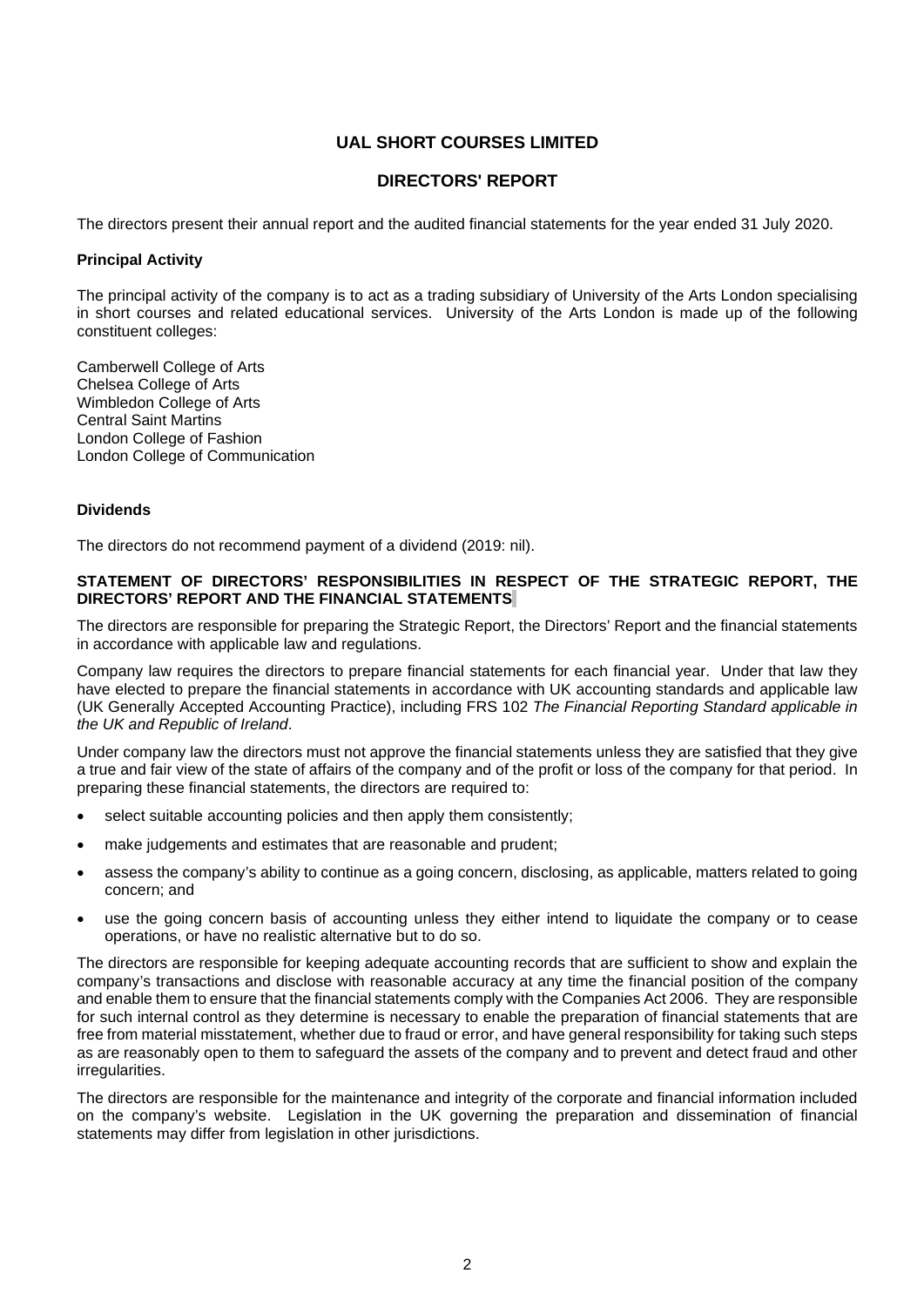### **DIRECTORS' REPORT (CONTINUED)**

#### **Disclosure of Information to Auditor**

The directors in office at the date of approval of this directors' report confirm that, so far as they are each aware, there is no relevant audit information of which the Company's auditors are unaware; and each director has taken all the steps that they ought to have taken as directors to make themselves aware of any relevant audit information and to establish that the Company's auditors are aware of that information.

### **External Auditors**

Pursuant to Section 487 of the Companies Act 2006, the auditors will be deemed to be reappointed and KPMG LLP will therefore continue in office.

By order of the Board

Zioge Smith 272 High Holborn Company Secretary **London** 

24 November 2020

WC1V 7EY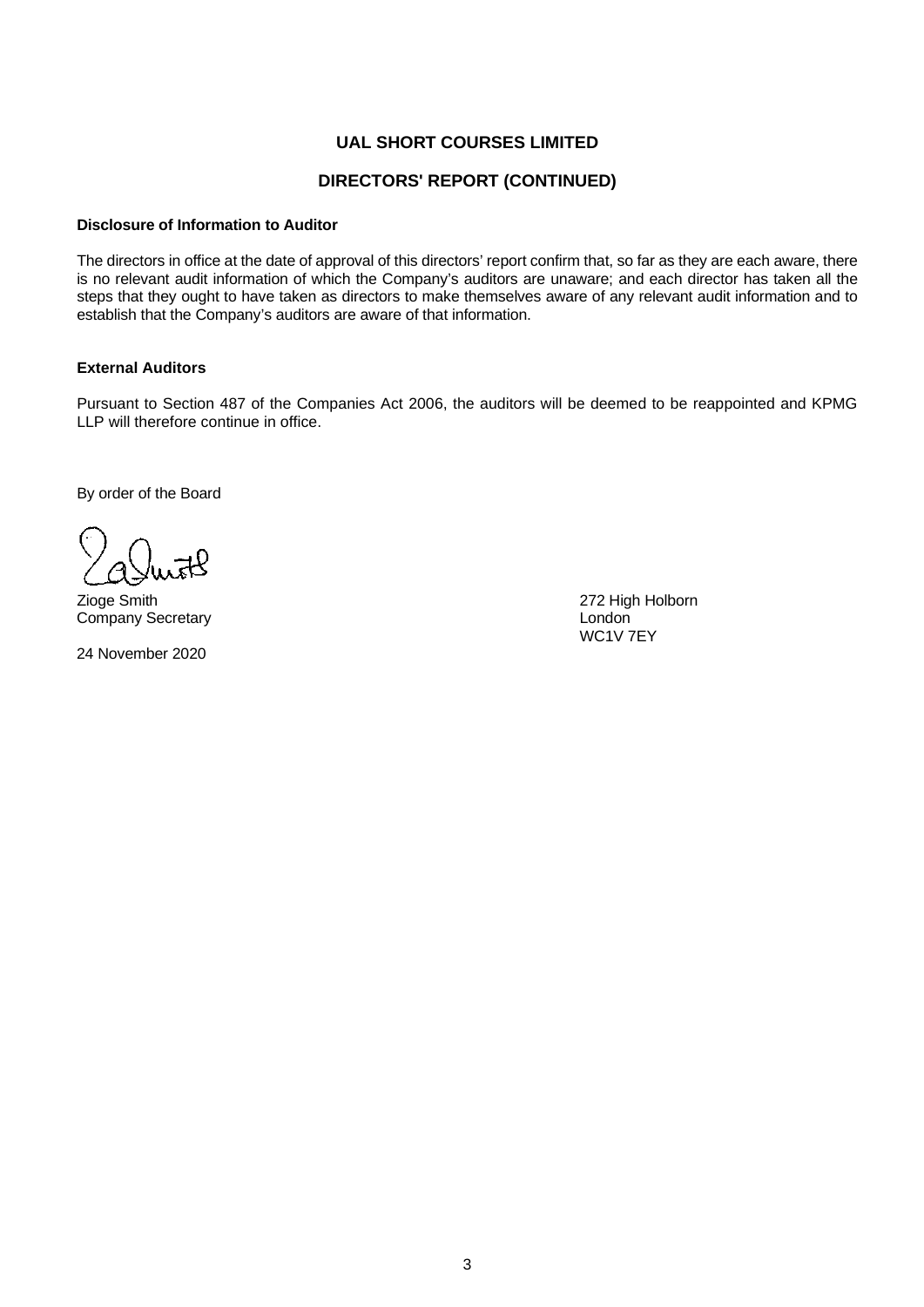### **STRATEGIC REPORT**

#### **Business Review**

The results of the company are set out below:

|                                   |                 | 2020          | 2019            |               |  |
|-----------------------------------|-----------------|---------------|-----------------|---------------|--|
|                                   | <b>Turnover</b> | <b>Profit</b> | <b>Turnover</b> | <b>Profit</b> |  |
|                                   | £               | £             | £               | £             |  |
| Camberwell, Chelsea and Wimbledon | 1,182,164       | 10.769        | 1,910,348       | 392,331       |  |
| <b>Central Saint Martins</b>      | 3,464,281       | (124,301)     | 5,669,364       | 791,484       |  |
| London College of Fashion         | 1,766,725       | (166,751)     | 2,592,913       | 126,864       |  |
| London College of Communication   | 960,310         | (25, 710)     | 1,115,941       | 123,007       |  |
| <b>Short Courses Centre</b>       | 133,137         | (898,072)     |                 | (1,727,295)   |  |
| <b>Future Creatives</b>           | 11.312          | (103,621)     |                 |               |  |
|                                   |                 |               |                 |               |  |
|                                   | 7.517.929       | (1,307,686)   | 11,288,566      | (293,609)     |  |
|                                   |                 |               |                 |               |  |

The company reported an underlying loss for the year of £411,686 prior to accounting for year-end pension adjustments of £896,000 resulting in an overall deficit of 1,307,686. The company suffered a fall in income due to the Covid-19 pandemic as a significant number of its courses were cancelled from April onwards due to the closure of University buildings. The directors would like to acknowledge the efforts made by staff during this unusual year.

#### **Risks and Uncertainties**

UAL Short Courses Limited is a wholly owned subsidiary of University of the Arts London. It provides short courses using the University and College brands and as such many risks and uncertainties are linked to those facing the University. The Financial Statements of the University of the Arts London are publicly available on the University website.

The directors acknowledge their responsibilities as set out in the Statement of Responsibilities, including that they are responsible for the Company's system of internal control and for reviewing its effectiveness. Such a system is designed to manage rather than eliminate the risk of failure to achieve business objectives and can only provide reasonable and not absolute assurance against material misstatement or loss.

The University has a fully embedded risk management process and policy which identifies and manages the key risks associated to University group as a whole. Risks and associated migrating factors affecting the group are regularly monitored and reviewed.

#### **Future Developments**

The company will continue to deliver and develop its short course provision and act as a trading subsidiary of University of the Arts London for the foreseeable future.

By order of the Board

Zioge Smith 272 High Holborn Company Secretary London

24 November 2020

WC1V 7EY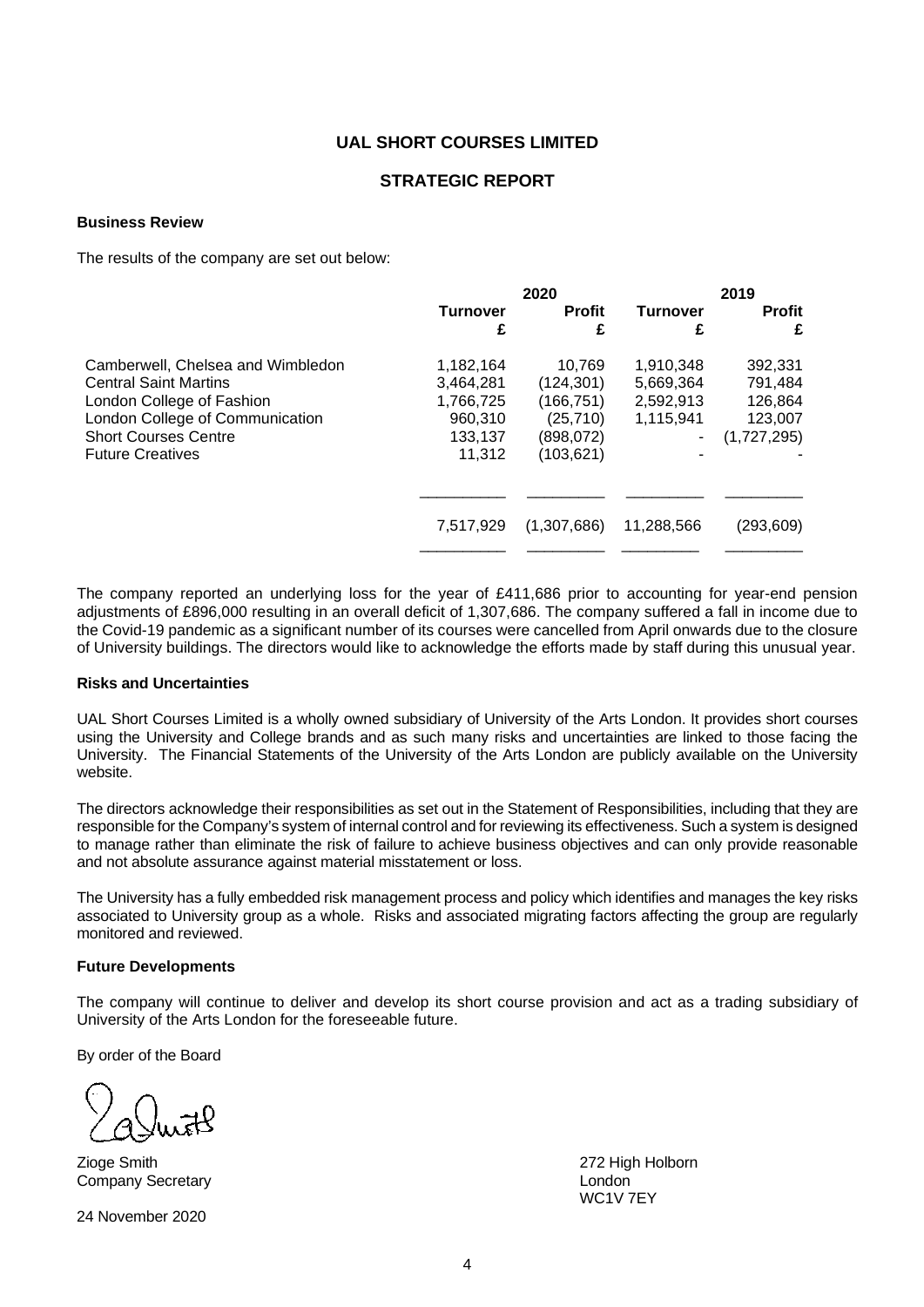## **INDEPENDENT AUDITOR'S REPORT TO THE MEMBERS OF UAL SHORT COURSES LIMITED**

#### **Opinion**

We have audited the financial statements of UAL Short Courses Limited ("the company") for the year ended 31 July 2020 which comprise the Profit and Loss Account and Other Comprehensive Income, Statement of Changes in Equity and Balance Sheet and related notes, including the accounting policies in note 1.

In our opinion the financial statements:

- give a true and fair view of the state of the company's affairs as at 31 July 2020 and of its loss for the year then ended;
- have been properly prepared in accordance with UK accounting standards, including FRS 102 *The Financial Reporting Standard applicable in the UK and Republic of Ireland*; and
- have been prepared in accordance with the requirements of the Companies Act 2006.

#### **Basis for opinion**

We conducted our audit in accordance with International Standards on Auditing (UK) ("ISAs (UK)") and applicable law. Our responsibilities are described below. We have fulfilled our ethical responsibilities under, and are independent of the company in accordance with, UK ethical requirements including the FRC Ethical Standard. We believe that the audit evidence we have obtained is a sufficient and appropriate basis for our opinion.

#### **Going concern**

The directors have prepared the financial statements on the going concern basis as they do not intend to liquidate the company or to cease its operations, and as they have concluded that the company's financial position means that this is realistic. They have also concluded that there are no material uncertainties that could have cast significant doubt over its ability to continue as a going concern for at least a year from the date of approval of the financial statements ("the going concern period").

We are required to report to you if we have concluded that the use of the going concern basis of accounting is inappropriate or there is an undisclosed material uncertainty that may cast significant doubt over the use of that basis for a period of at least a year from the date of approval of the financial statements. In our evaluation of the directors' conclusions, we considered the inherent risks to the company's business model and analysed how those risks might affect the company's financial resources or ability to continue operations over the going concern period. We have nothing to report in these respects.

However, as we cannot predict all future events or conditions and as subsequent events may result in outcomes that are inconsistent with judgements that were reasonable at the time they were made, the absence of reference to a material uncertainty in this auditor's report is not a guarantee that the company will continue in operation.

#### **Strategic report and directors' report**

The directors are responsible for the strategic report and the directors' report. Our opinion on the financial statements does not cover those reports and we do not express an audit opinion thereon.

Our responsibility is to read the strategic report and the directors' report and, in doing so, consider whether, based on our financial statements audit work, the information therein is materially misstated or inconsistent with the financial statements or our audit knowledge. Based solely on that work:

- we have not identified material misstatements in the strategic report and the directors' report;
- in our opinion the information given in those reports for the financial year is consistent with the financial statements; and
- in our opinion those reports have been prepared in accordance with the Companies Act 2006.

#### **Matters on which we are required to report by exception**

Under the Companies Act 2006 we are required to report to you if, in our opinion:

- adequate accounting records have not been kept, or returns adequate for our audit have not been received from branches not visited by us; or
- the financial statements are not in agreement with the accounting records and returns; or
- certain disclosures of directors' remuneration specified by law are not made; or
- we have not received all the information and explanations we require for our audit.

We have nothing to report in these respects.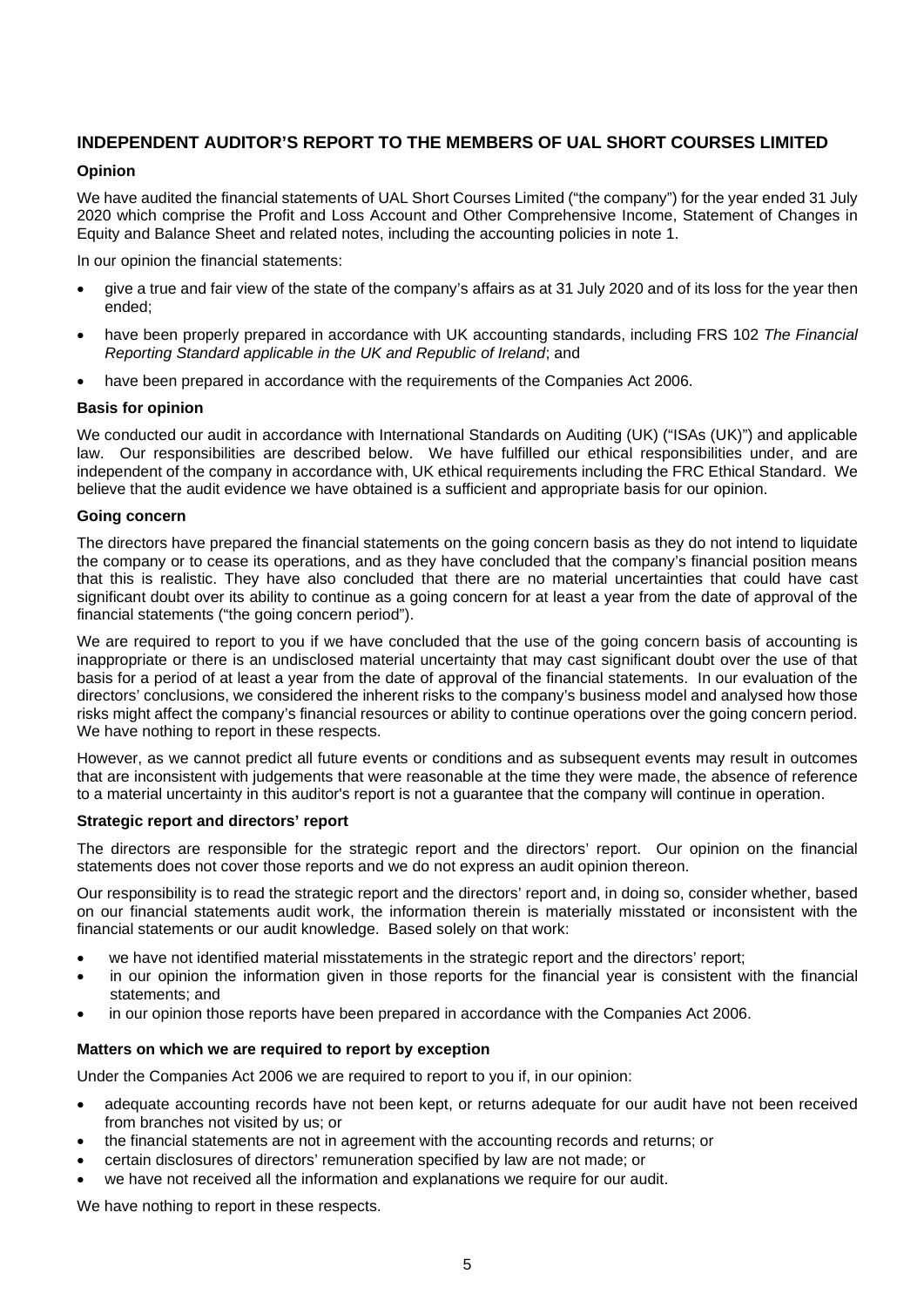### **INDEPENDENT AUDITOR'S REPORT TO THE MEMBERS OF UAL SHORT COURSES LIMITED (CONTINUED)**

#### **Directors' responsibilities**

As explained more fully in their statement set out on page 2, the directors are responsible for: the preparation of the financial statements and for being satisfied that they give a true and fair view; such internal control as they determine is necessary to enable the preparation of financial statements that are free from material misstatement, whether due to fraud or error; assessing the company's ability to continue as a going concern, disclosing, as applicable, matters related to going concern; and using the going concern basis of accounting unless they either intend to liquidate the company or to cease operations, or have no realistic alternative but to do so.

#### **Auditor's responsibilities**

Our objectives are to obtain reasonable assurance about whether the financial statements as a whole are free from material misstatement, whether due to fraud or error, and to issue our opinion in an auditor's report. Reasonable assurance is a high level of assurance, but does not guarantee that an audit conducted in accordance with ISAs (UK) will always detect a material misstatement when it exists. Misstatements can arise from fraud or error and are considered material if, individually or in aggregate, they could reasonably be expected to influence the economic decisions of users taken on the basis of the financial statements.

A fuller description of our responsibilities is provided on the FRC's website at [www.frc.org.uk/auditorsresponsibilities.](http://www.frc.org.uk/auditorsresponsibilities)

#### **The purpose of our audit work and to whom we owe our responsibilities**

This report is made solely to the company's members, as a body, in accordance with Chapter 3 of Part 16 of the Companies Act 2006. Our audit work has been undertaken so that we might state to the company's members those matters we are required to state to them in an auditor's report and for no other purpose. To the fullest extent permitted by law, we do not accept or assume responsibility to anyone other than the company and the company's members, as a body, for our audit work, for this report, or for the opinions we have formed.

# Frank Niklanur

**Fleur Nieboer (Senior Statutory Auditor) for and on behalf of KPMG LLP, Statutory Auditor**  *Chartered Accountants*  15 Canada Square London E14 5GL

27 November 2020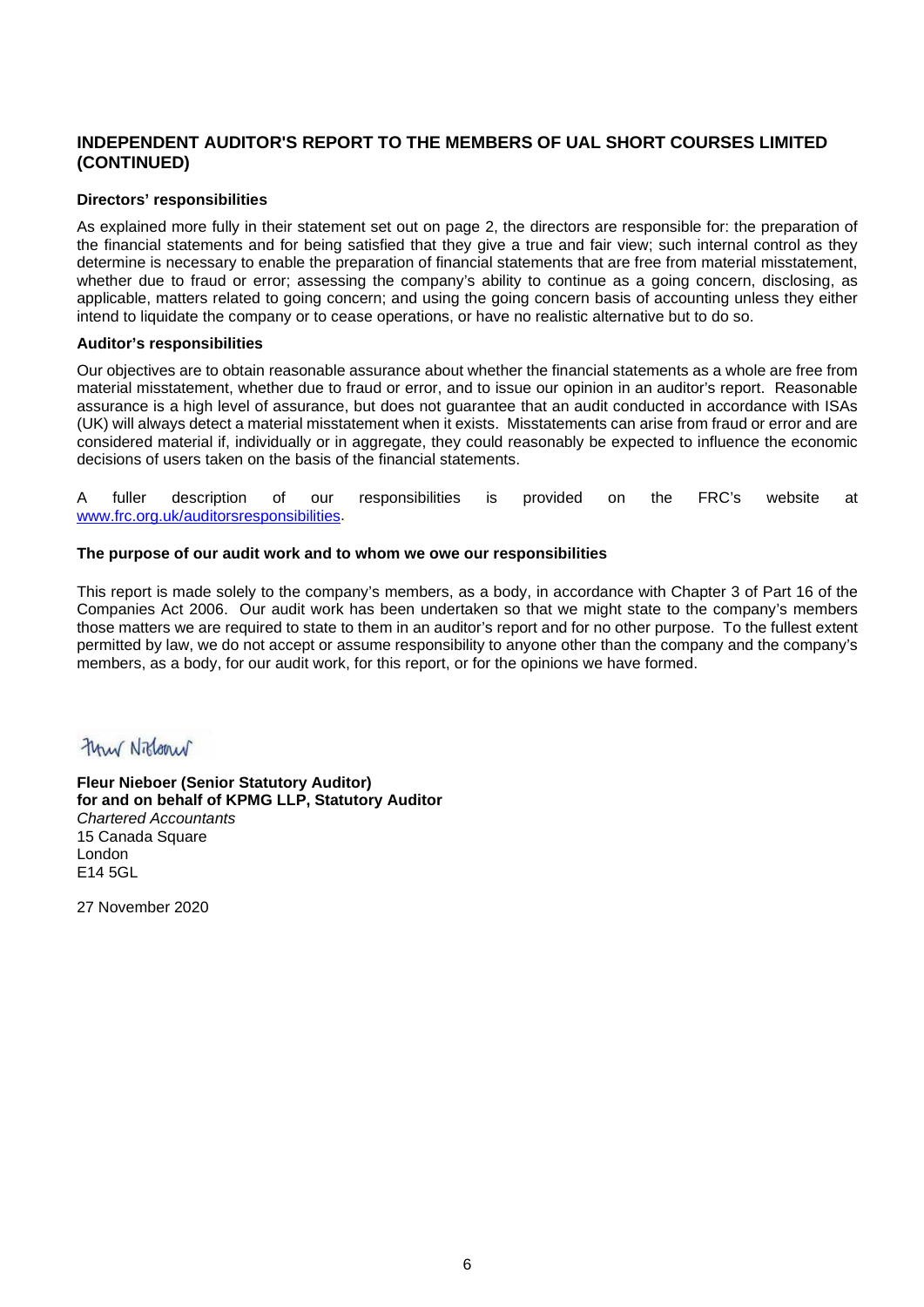# **PROFIT AND LOSS ACCOUNT AND OTHER COMPREHENSIVE INCOME FOR THE YEAR ENDED 31 JULY 2020**

|                                             | <b>Note</b>    | 2020          | 2019          |
|---------------------------------------------|----------------|---------------|---------------|
|                                             |                | £             | £             |
| Turnover                                    | 1(c)           | 7,517,929     | 11,288,566    |
| Cost of sales                               |                | (2,516,937)   | (4, 151, 361) |
| Gross profit                                |                | 5,000,992     | 7,137,205     |
| Administration expenses                     |                | (6, 256, 610) | (7, 166, 230) |
| Interest receivable                         | $\overline{2}$ | 3,020         | 4,307         |
| Other operating income                      |                |               | 2,946         |
| Operating loss                              | 3              | (1,252,598)   | (21, 772)     |
| Interest payable                            | $\overline{7}$ | (55,000)      | (34,000)      |
| Loss before taxation                        |                | (1,307,598)   | (55, 772)     |
| Taxation (charge)/credit                    | 8              | (88)          | (237, 837)    |
| Loss after tax                              |                | (1,307,686)   | (293, 609)    |
| Other comprehensive income                  |                |               |               |
| Actuarial loss in respect of pension scheme |                | (4,260,000)   | (392,000)     |
| Total comprehensive loss for the year       |                | (5,567,686)   | (685, 609)    |

No operations were discontinued during the year.

The accompanying notes form part of these financial statements.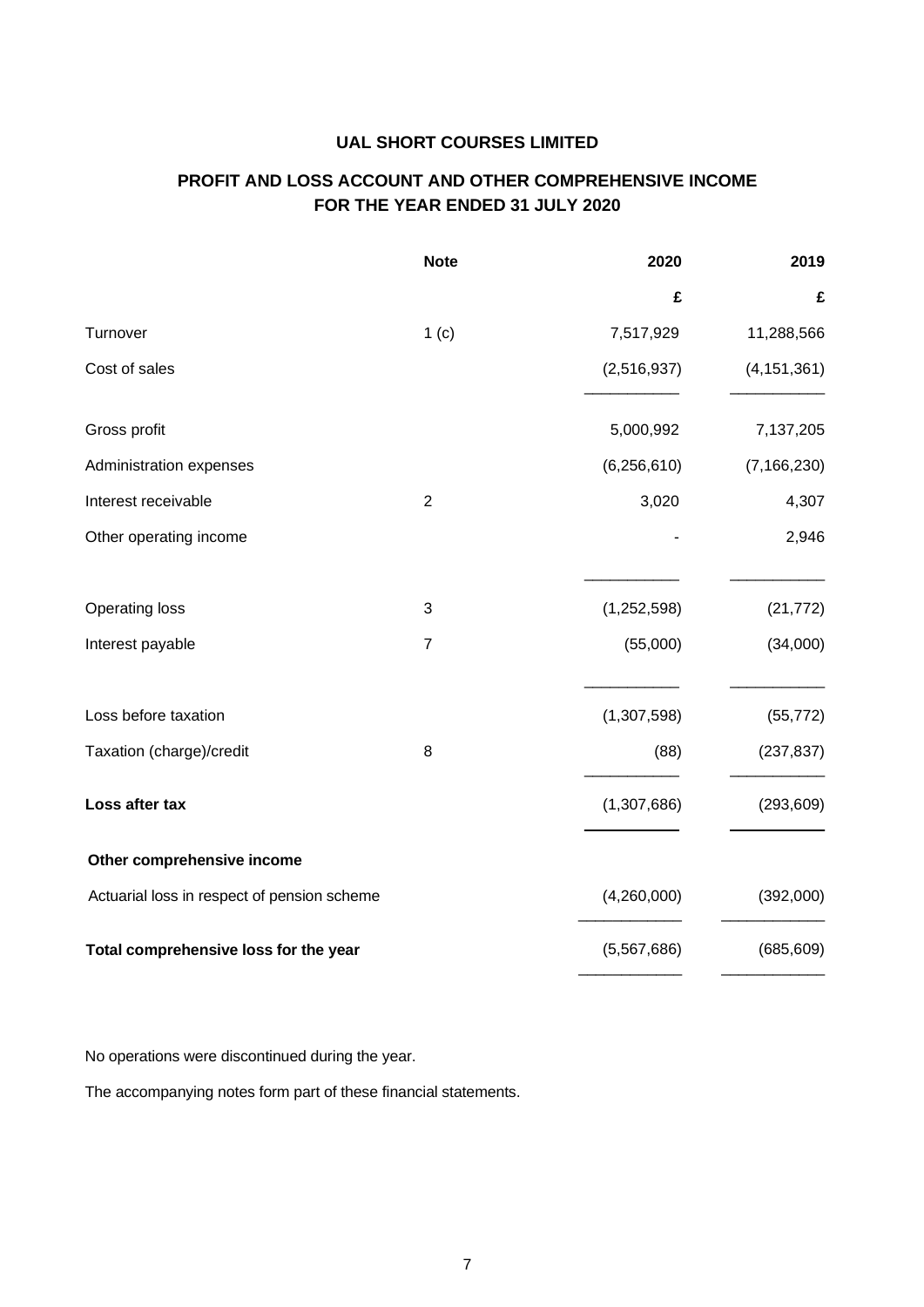# **STATEMENT OF CHANGES IN EQUITY FOR THE YEAR ENDED 31 JULY 2020**

|                                                                  | £   | account<br>£               | <b>Total</b><br>£          |
|------------------------------------------------------------------|-----|----------------------------|----------------------------|
| Balance at 1 August 2018                                         | 100 |                            | 100                        |
| Total comprehensive loss for the year                            |     |                            |                            |
| Loss for the year<br>Actuarial loss in respect of pension scheme |     | (293, 609)<br>(392,000)    | (293, 609)<br>(392,000)    |
| Total comprehensive loss for the year                            |     | (685, 609)                 | (685, 609)                 |
| Balance at 31 July 2019                                          | 100 | (685, 609)                 | (685, 509)                 |
| Total comprehensive loss for the year                            |     |                            |                            |
| Loss for the year<br>Actuarial loss in respect of pension scheme |     | (1,307,686)<br>(4,260,000) | (1,307,686)<br>(4,260,000) |
| Total comprehensive loss for the year                            |     | (5,567,686)                | (5,567,686)                |
|                                                                  |     |                            |                            |
| Balance at 31 July 2020                                          | 100 | (6,253,295)                | (6,253,195)                |

The accompanying notes form part of these financial statements.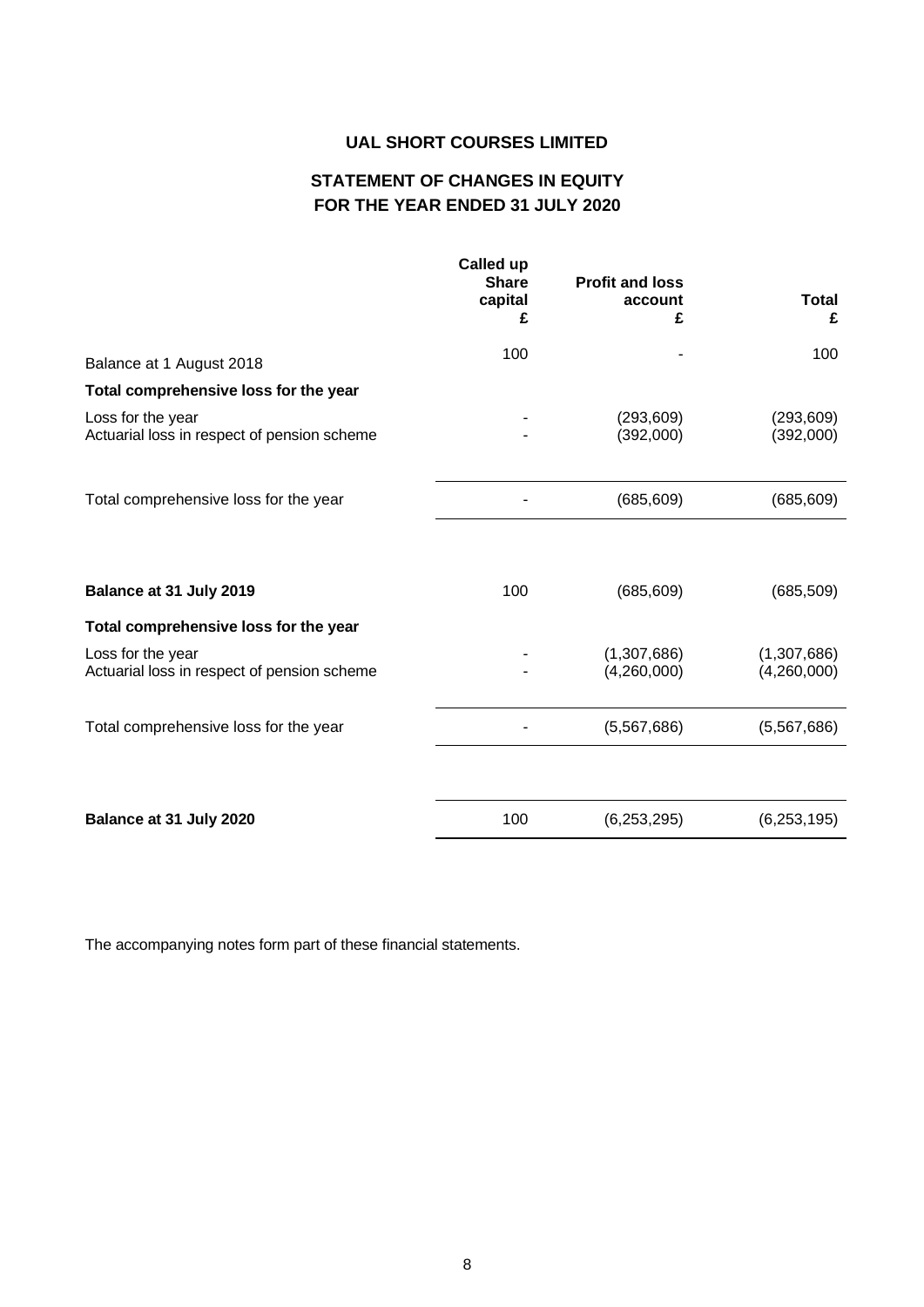# **UAL SHORT COURSES LIMITED (COMPANY REGISTRATION NUMBER: 2361261) BALANCE SHEET**

# **AS AT 31 JULY 2020**

|                                                                                                                        | <b>Note</b>    |                    | 2020          |                    | 2019        |
|------------------------------------------------------------------------------------------------------------------------|----------------|--------------------|---------------|--------------------|-------------|
|                                                                                                                        |                | £                  | £             | £                  | £           |
| NON CURRENT ASSETS<br>Debtors                                                                                          | 9              |                    | 3,228,033     |                    | 5,265,293   |
| <b>CURRENT ASSETS</b><br><b>Debtors</b><br>Cash at bank and in hand                                                    | 9              | 158,656<br>172,009 |               | 132,578<br>421,666 |             |
|                                                                                                                        |                |                    | 330,665       |                    | 554,244     |
| <b>TOTAL ASSETS</b>                                                                                                    |                |                    | 3,558,698     |                    | 5,819,537   |
| <b>CREDITORS: AMOUNT FALLING DUE</b><br><b>WITHIN ONE YEAR</b>                                                         | 10             |                    | (1,975,893)   |                    | (3,825,046) |
| NET ASSETS EXCLUDING PENSION<br><b>LIABILITY</b>                                                                       |                |                    | 1,582,805     |                    | 1,994,491   |
| <b>Pension Liability</b>                                                                                               | 7              |                    | (7,836,000)   |                    | (2,680,000) |
| NET (LIABILITIES)/ASSETS<br><b>INCLUDING PENSION LIABILITY</b>                                                         |                |                    | (6, 253, 195) |                    | (685, 509)  |
| <b>CAPITAL AND RESERVES</b><br>Called up share capital<br>PROFIT AND LOSS RESERVE<br>Profit and loss reserve excluding | 11             |                    | 100           |                    | 100         |
| Pension Liability                                                                                                      | 12             | 1,582,705          |               | 1,994,391          |             |
| <b>Pension Liability</b>                                                                                               | $\overline{7}$ | (7,836,000)        |               | (2,680,000)        |             |
|                                                                                                                        |                |                    | (6, 253, 295) |                    | (685, 609)  |
| SHAREHOLDERS FUNDS - EQUITY                                                                                            |                |                    | (6, 253, 195) |                    | (685, 509)  |

These financial statements were approved on 24 November 2020 by the Board of Directors and signed on its behalf by:

Sir Nigel Carrington **Exercise Side Carrington** Heather Francis Chairman **Heather Francis** Chairman

The accompanying notes form part of these financial statements.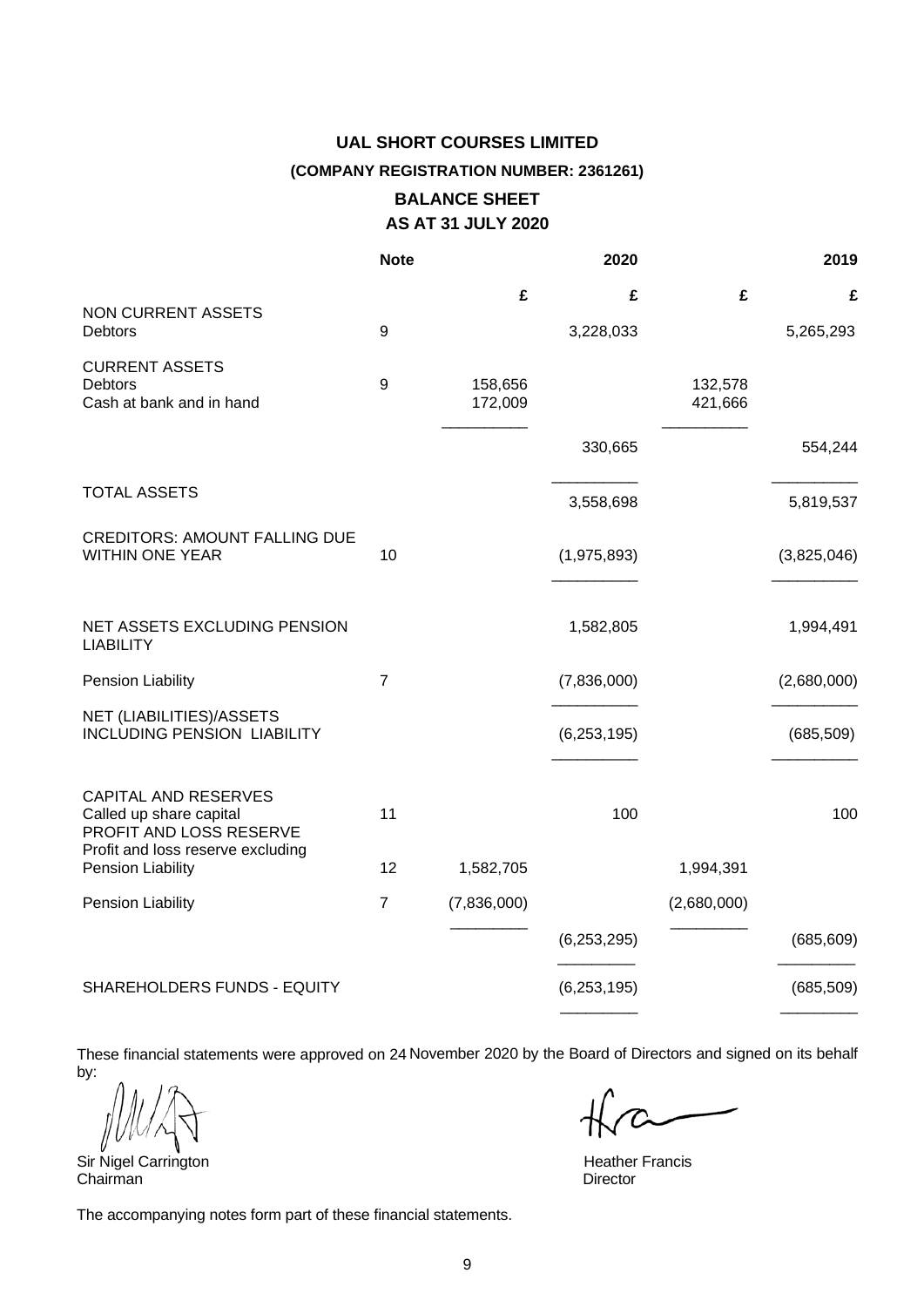#### **NOTES FORMING PART OF THE FINANCIAL STATEMENTS**

### **1. ACCOUNTING POLICIES**

The following accounting policies have been applied consistently in dealing with items which are considered material in relation to these financial statements.

#### **(a) Basis of Preparation**

The financial statements have been prepared in accordance with Financial Reporting Standard 102 *The Financial Reporting Standard* applicable in the UK and Republic of Ireland ("FRS 102") as issued in August 2014. The amendments to FRS 102 issued in July 2015 have been applied.

The financial statements have been prepared on the historical cost basis.

The Company has applied the exemption available under FRS 102, relating to the requirement to prepare a cash flow statement on the grounds that a parent undertaking includes the Company in its own published consolidated financial statements. It has also taken advantage of the exemption contained in FRS 102 to not disclose transactions or balances with entities which form part of the group (or investees of the group qualifying as related parties). The consolidated financial statements of University of the Arts London, within which this Company is included, can be obtained from University of the Arts London, 272 High Holborn, London WC1V 7EY.

#### **(b) Going concern**

On the basis of their assessment of the company's financial positon and resources, the directors believe that the company is well placed to manage its business risks. The board have considered a strategy and business plan to return the business to profitability in the medium term which is considered to be reasonable and realistic. The company has considered its liquidity for a period of twelve months from the signing of the financial statements which indicate that, taking into account of severe but plausible downsides, including changes arising from the Covid-19 pandemic, the directors are of the opinion that the company will have sufficient funds to meet its liabilities as they fall due for that period. Consequently the company continues to adopt the going concern basis in preparing its financial statements.

#### **(c) Turnover**

Turnover for the year is derived primarily from operations in the United Kingdom, although many clients are drawn from overseas. It represents short course tuition fees, trading activities generically related to the provision of educational services and the sale of artwork. Fee income is recognised when the service is provided. It is shown net of value added tax and trade discounts.

#### **(d) Taxation**

Tax on the profit or loss for the year comprises the current tax charge. Tax is recognised in the profit and loss account except to the extent that it relates to items recognised directly in equity or other comprehensive income, in which case it is recognised directly in equity or other comprehensive income. Current tax is the expected tax payable or receivable on the taxable income or loss for the year, using tax rates enacted or substantively enacted at the balance sheet date, and any adjustment to tax payable in respect of previous years.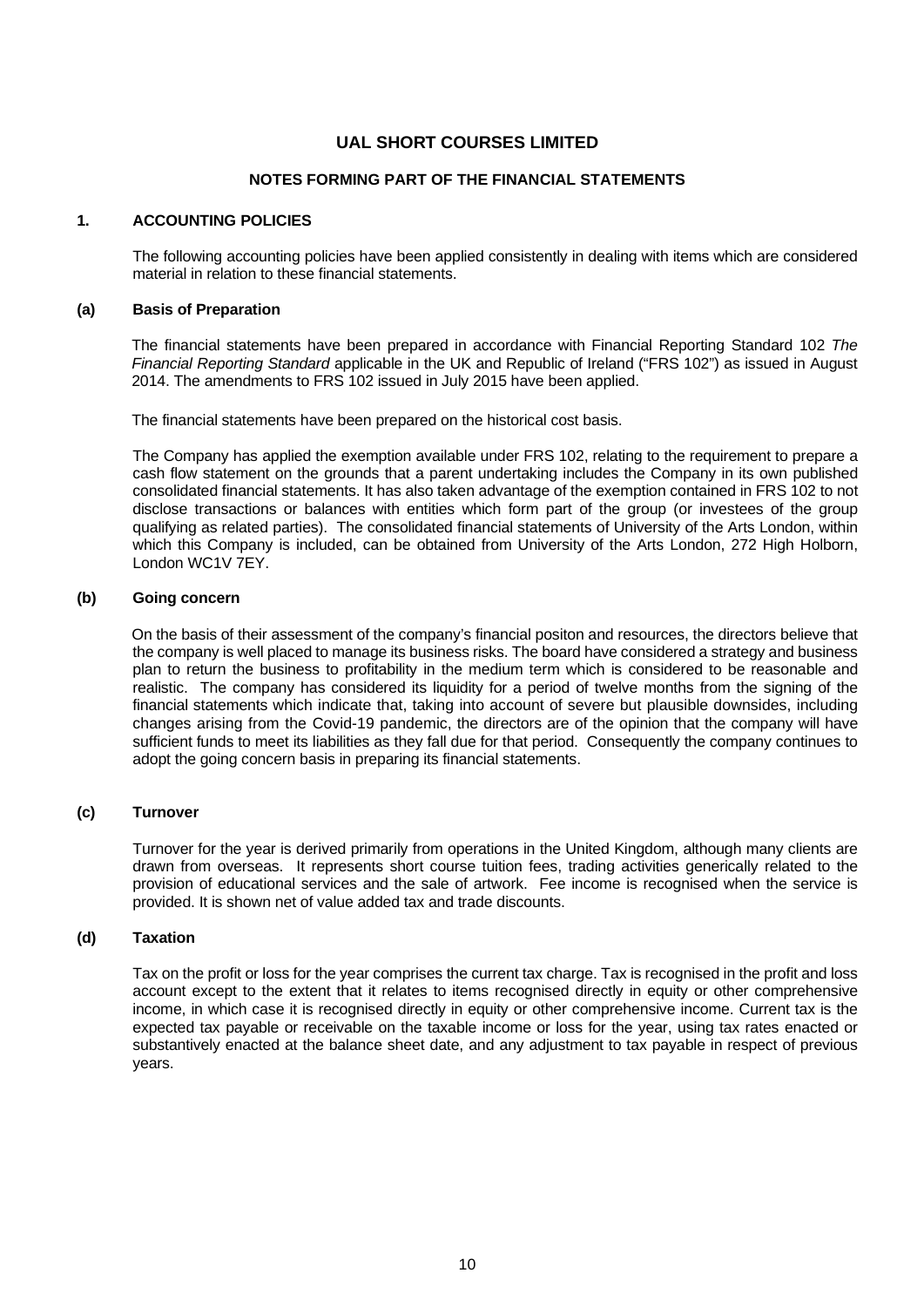### **NOTES FORMING PART OF THE FINANCIAL STATEMENTS**

#### **1. ACCOUNTING POLICIES (CONTINUED)**

#### **(e) Pension Schemes**

Retirement benefits to employees of the company is a funded defined benefit scheme. Under defined benefit plans, the company has an obligation to provide agreed benefits to current and former employees who are members of the scheme, and actuarial risk (that benefits will cost more or less than expected) and investment risk (that returns on assets set aside to fund the benefits will differ from expectations) are borne, in substance, by the company. Accordingly, the company recognises a liability for its obligations under defined benefit plans net of plan assets. This net defined benefit liability is measured as the estimated amount of benefit that employees have earned in return for their service in the current and prior periods, discounted to determine its present value, less the fair value (at bid price) of plan assets, which is an area of significant estimation within the accounts and the factors determining the estimates are disclosed in note 7. The calculation is performed by a qualified actuary using the projected unit credit method.

In response to the UK Government's 2019 announcement to make changes to RPI from 2030, a change in methodology has been applied to the calculation of the CPI rate underpinning the valuation of the pension schemes Defined Benefit Obligations (DBO). We estimate the impact of this change in methodology to be a £1,328,000 increase in the total pension liabilities balance, as the CPI assumption is now 0.2% higher than it would have been under the methodology adopted as at 31 July 2019". For further details on the CPI rate used see Note 7.

#### **(f) Employment benefits**

Short term employment benefits such as salaries and compensated absences are recognised as an expense in the year in which the employees render service to the Company. Any unused benefits are accrued and measured as the additional amount the Company expects to pay as a result of the unused entitlement.

#### **(g) Subsequent events**

The Company has evaluated subsequent events and determined that there have been no events that have occurred since the balance sheet date would require adjustments or disclosure in the financial statements.

#### **2. INTEREST RECEIVABLE**

|                      | 2020<br>£ | 2019<br>£ |
|----------------------|-----------|-----------|
| <b>Bank interest</b> | 3,020     | 4,307     |
|                      | 3,020     | 4,307     |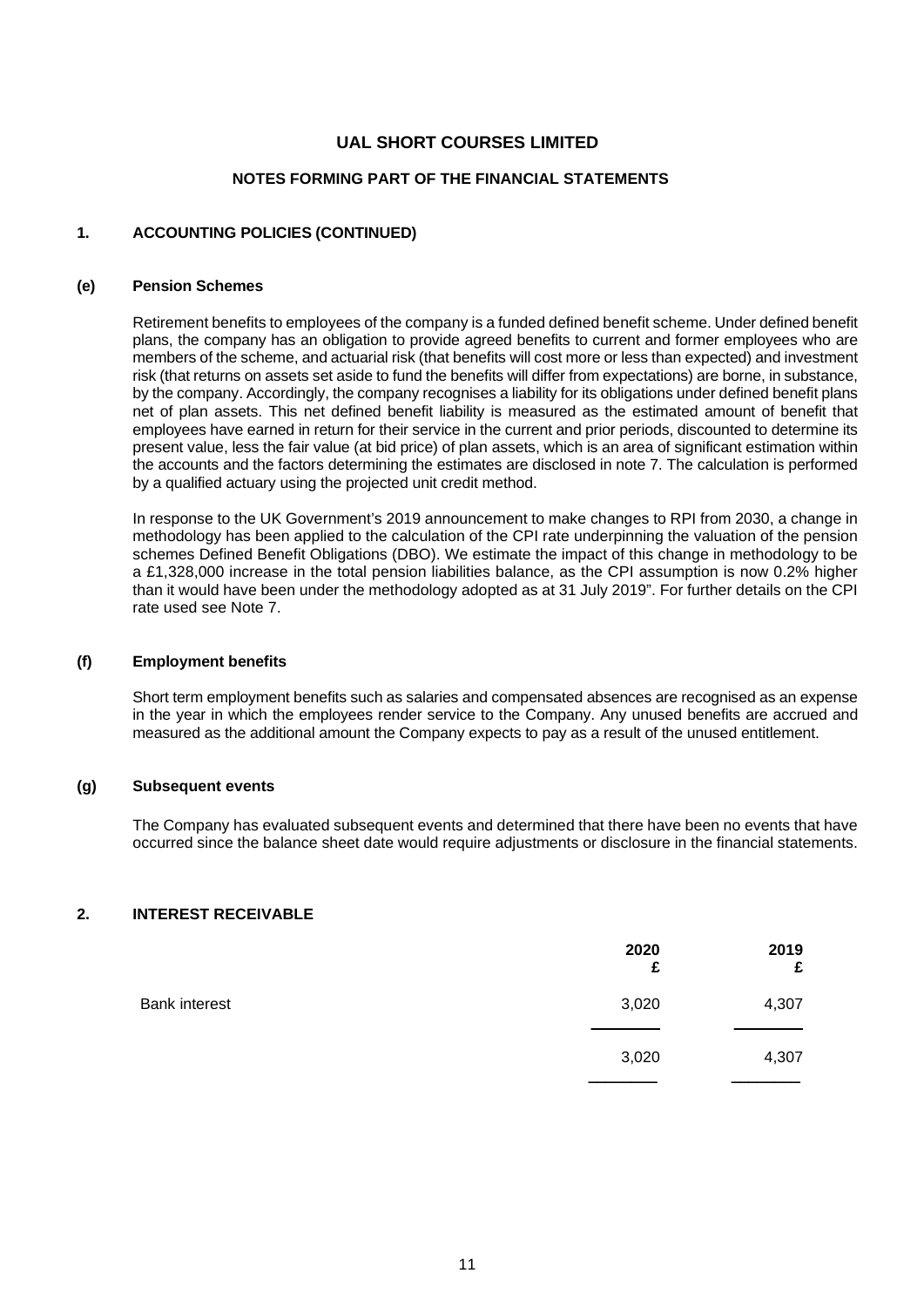### **NOTES FORMING PART OF THE FINANCIAL STATEMENTS**

### **3. PROFIT ON ORDINARY ACTIVITIES**

Profit on ordinary activities is stated after charging:

|                                                             | 2020<br>£ | 2019<br>£ |
|-------------------------------------------------------------|-----------|-----------|
| Auditor's remuneration for audit work<br>(exclusive of VAT) | 9.050     | 8,890     |
| Management charge payable to holding company                | 898,042   | 1,501,874 |
|                                                             |           |           |

#### **4. DIRECTORS' REMUNERATION**

The Directors are engaged and remunerated by the University and do not receive additional remuneration for their services to the company (2019: nil).

### **5. PAYMENT UNDER DEED OF COVENANT**

No payments have been made under deed of covenant due the company having no reserves available. Where relevant, payments are made under the deed of covenant dated 31 July 2007 as a donation to University of the Arts London, which has charitable status.

#### **6. STAFF**

Operations and administrative staff numbers during the year were 46 (2019: 50). Staff costs including teaching staff are as follows:

|                       | 2020<br>£ | 2019<br>£ |
|-----------------------|-----------|-----------|
| Wages and salaries    | 4,977,676 | 5,626,862 |
| Social security costs | 394,828   | 502,440   |
| Pension costs         | 1,338,683 | 1,428,940 |
|                       |           |           |
|                       | 6,711,187 | 7,558,242 |
|                       |           |           |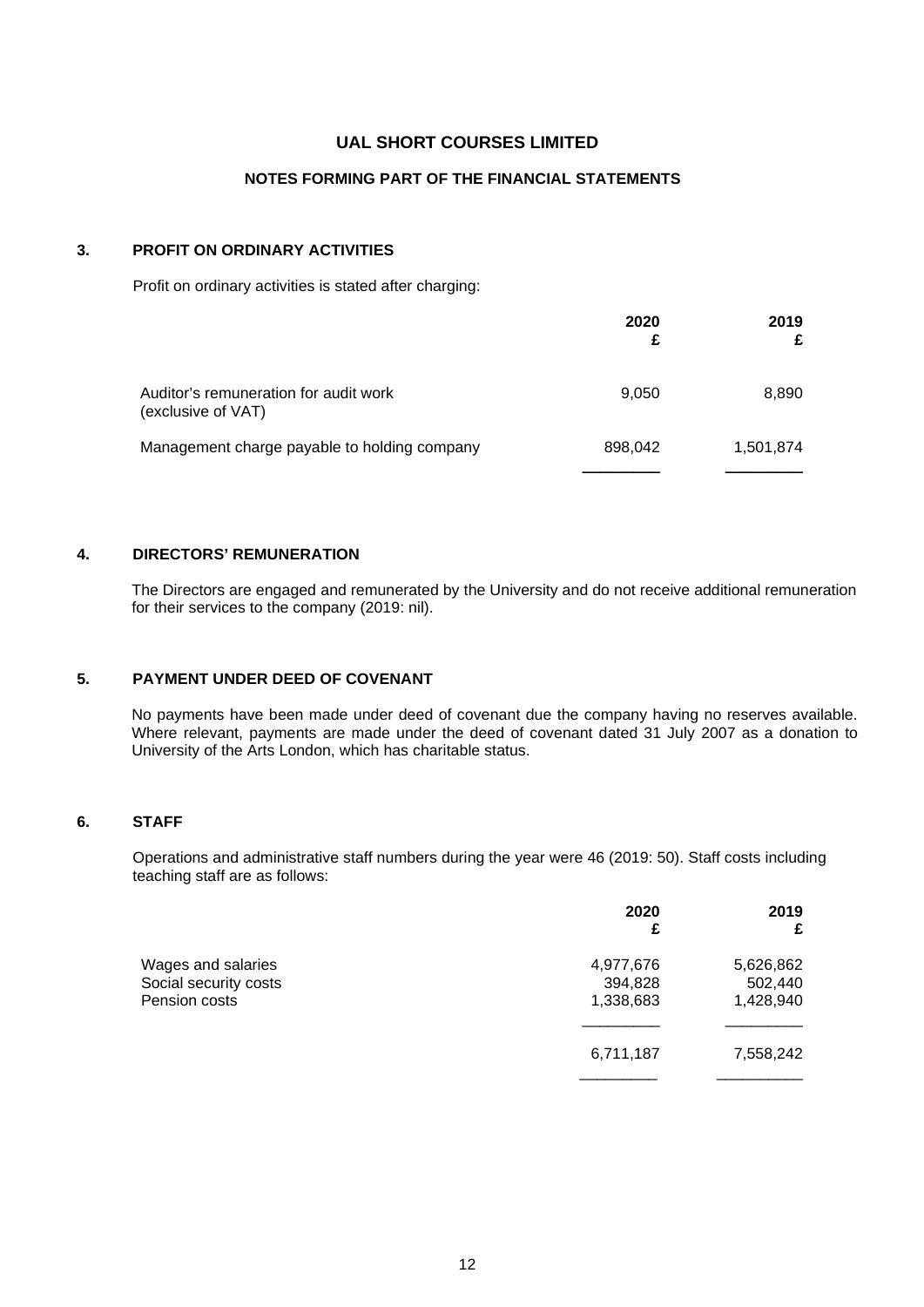#### **NOTES FORMING PART OF THE FINANCIAL STATEMENTS**

### **7. PENSIONS**

#### **Pension schemes**

Retirement benefits to employees of the company are provided by the London Pension Fund Authority (LPFA) under the Local Government Pension Scheme (LGPS), a defined benefit scheme which is externally funded and contracted out of the State Earnings Related Pension Scheme. Contributions to the scheme are charged to the profit and loss account so as to spread the cost of pensions over employees' working lives with the company in such a way that the pension cost is a substantially level percentage of current and future pensionable payroll.

Contributions are determined by qualified actuaries on the basis of triennial valuations using the projected unit method.

The LGPS is a funded defined benefit scheme, providing benefits based on final pensionable pay with the assets held in separate trustee administered funds. The total contribution made for the year ended 31 July 2020 was £826,000 of which employers' contributions totalled £556,000 and employees' contributions totalled £270,000. The agreed contribution rate for the period was 14.96% from 1 April 2018 and between 5.5% to 12.5% for employees (depending on earnings) throughout and for future periods.

The material assumptions used by the actuary were:

|                      | 2020 | 2019 |
|----------------------|------|------|
|                      | %    | %    |
| RPI increases        | 2.8  | 3.1  |
| <b>CPI</b> Increases | 2.0  | 2.1  |
| Salary increases     | 2.25 | 2.35 |
| Pension increases    | 2.0  | 2.1  |
| Discount rate        | 1.5  | 2.8  |

The current mortality assumptions include sufficient allowance for future improvements in mortality rates. The assumed life expectations on retirement at age 65 are

|                           | <b>Males</b> | <b>Females</b> |
|---------------------------|--------------|----------------|
| <b>Current Pensioners</b> | 22.1 years   | 24.8 years     |
| <b>Future Pensioners</b>  | 23.0 years   | 26.0 years     |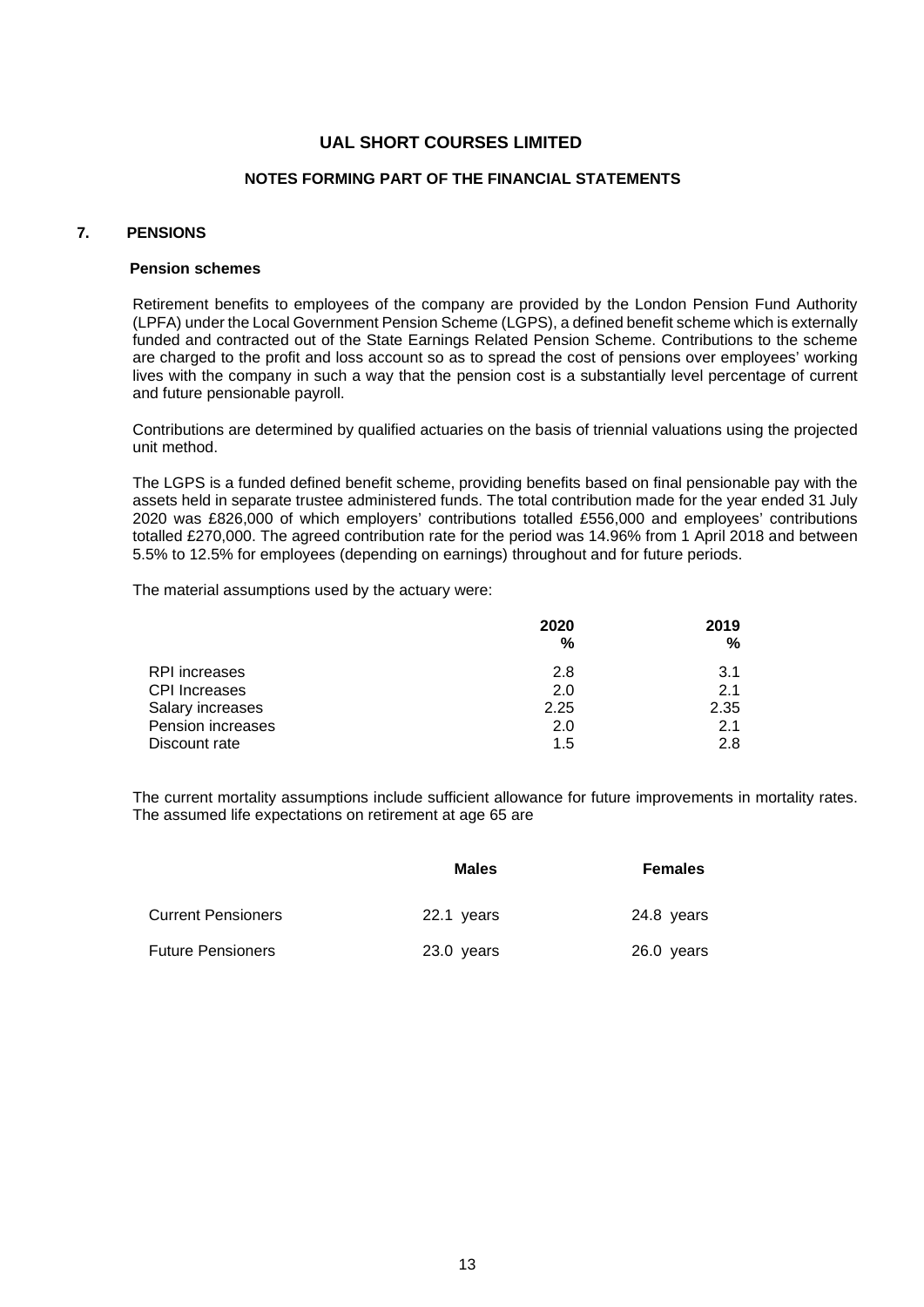### **NOTES FORMING PART OF THE FINANCIAL STATEMENTS**

# **7. PENSIONS (CONTINUED)**

### **Scheme assets**

The assets in the LGPS and the expected rate of return were:

|                                | 2020                                    |                   |                                  | 2019                 |                           | 2018                 |  |
|--------------------------------|-----------------------------------------|-------------------|----------------------------------|----------------------|---------------------------|----------------------|--|
|                                | Long-<br><b>Term</b><br><b>Return %</b> | <b>Fund Value</b> | Long-<br>Term<br><b>Return %</b> | <b>Fund</b><br>Value | Long-<br>Term<br>Return % | <b>Fund</b><br>Value |  |
|                                |                                         | £                 |                                  | £                    |                           | £                    |  |
| Equities                       | 2                                       | 7,437,000         | 12                               | 7,488,000            | 6                         | 7,051,000            |  |
| <b>Target Return Portfolio</b> | 2                                       | 3,279,000         | 12                               | 3,491,000            | 6                         | 2,574,000            |  |
| Infrastructure                 | 2                                       | 953,000           | 12                               | 788,000              | 6                         | 578,000              |  |
| Property                       | 2                                       | 1,276,000         | 12                               | 1,252,000            | 6                         | 893,000              |  |
| Cash                           | $\overline{2}$                          | 935,000           | 12                               | 725,000              | 6                         | 533,000              |  |
| Total market value of assets   |                                         | 13,880,000        |                                  | 13,744,000           |                           | 11,629,000           |  |
|                                |                                         |                   |                                  |                      |                           |                      |  |

The following amounts at 31 July 2020 were measured in accordance with the requirements of FRS 102.

### **Analysis of the amount in Statement of Comprehensive Income**

|                                                                  | 2020          | 2019<br>£   |
|------------------------------------------------------------------|---------------|-------------|
| Return on fund assets in excess of interest                      | (67,000)      | 1,057,000   |
| Other actuarial (losses) on assets                               | (867,000)     |             |
| Change in demographic assumptions                                | 26,000        | 828,000     |
| Change in financial assumptions                                  | (4, 154, 000) | (2,277,000) |
| Experience gain on defined benefit obligation                    | 802,000       |             |
|                                                                  |               |             |
| Actuarial (loss) recognised in Statement of Comprehensive Income | (4,260,000)   | (392,000)   |
|                                                                  |               |             |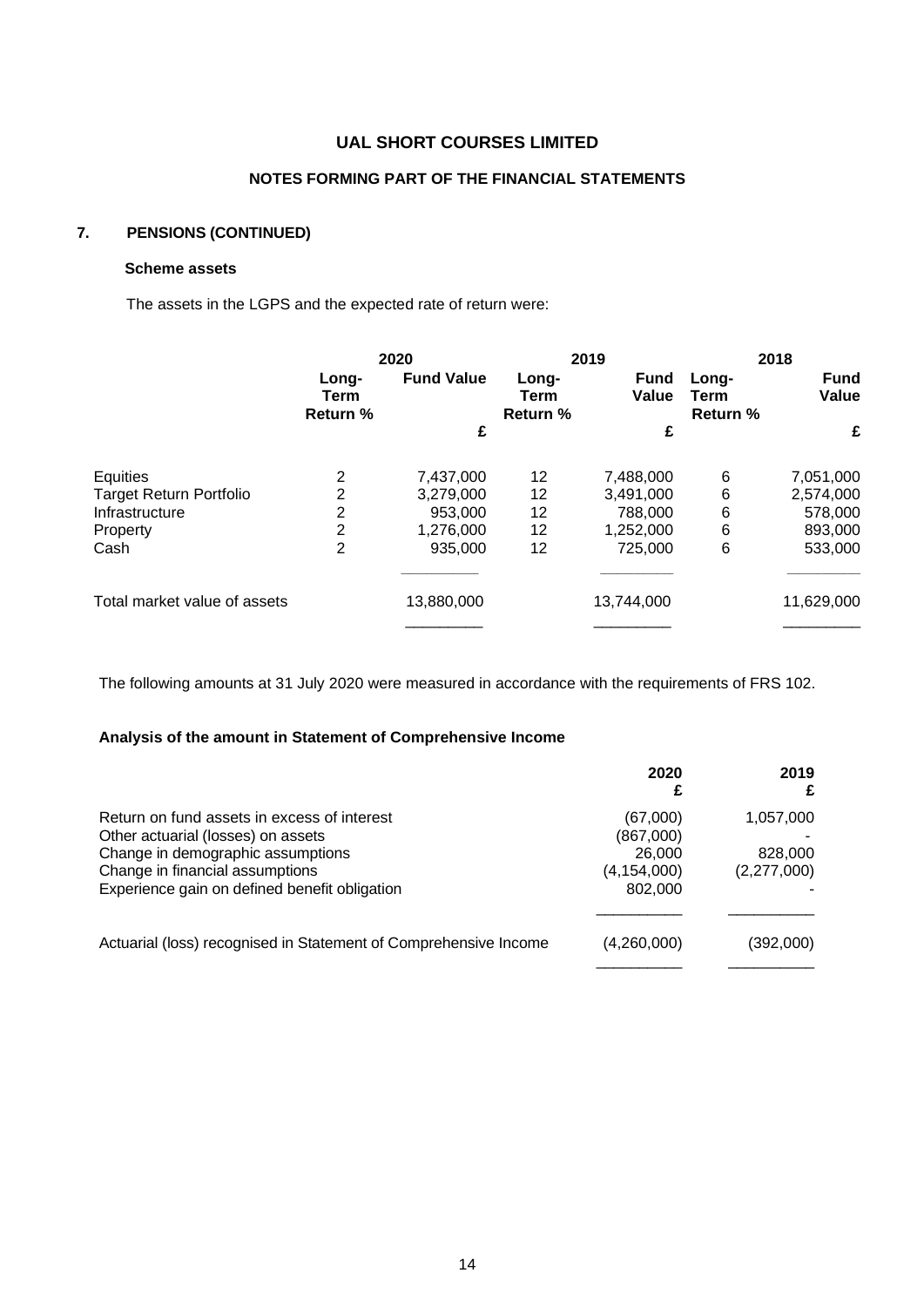### **NOTES FORMING PART OF THE FINANCIAL STATEMENTS**

# **7. PENSIONS (CONTINUED)**

### **Expense recognised in the profit and loss account**

|                                                                                               | 2020                                | 2019<br>£                           |
|-----------------------------------------------------------------------------------------------|-------------------------------------|-------------------------------------|
| Current service costs<br>Net interest on the net defined liability<br>Administration expenses | (1,379,000)<br>(55,000)<br>(18,000) | (1,270,000)<br>(34,000)<br>(15,000) |
| Total expense recognised in profit or loss                                                    | (1,452,000)                         | (1,319,000)                         |

### **Analysis of movement in the present value of the scheme liabilities**

|                                                 | 2020<br>£  | 2019<br>£  |
|-------------------------------------------------|------------|------------|
| At 1 August                                     | 16,424,000 | 13,102,000 |
| Current service costs                           | 1.379.000  | 1,270,000  |
| Interest cost                                   | 380,000    | 370,000    |
| Contributions by members                        | 270,000    | 274,000    |
| Estimated benefits paid net of transfers in     | (63,000)   | (41,000)   |
| Experience (gain) on defined benefit obligation | (802,000)  |            |
| Change in financial assumptions                 | 4,154,000  | 2,277,000  |
| Change in demographic assumptions               | (26,000)   | (828,000)  |
| Liability in scheme at end of year              | 21,716,000 | 16.424.000 |

### **Analysis of movement in the market value of the scheme assets**

|                                                                       | 2020<br>£  | 2019<br>£  |
|-----------------------------------------------------------------------|------------|------------|
| At 1 August                                                           | 13.744.000 | 11,629,000 |
| Interest on assets                                                    | 325,000    | 336,000    |
| Expected return on assets                                             | (67,000)   | 1,057,000  |
| Other actuarial (losses)                                              | (867,000)  |            |
| <b>Employer contributions</b>                                         | 556,000    | 504,000    |
| Members contributions                                                 | 270,000    | 274,000    |
| Estimated benefits paid net of transfers in and including<br>unfunded | (63,000)   | (41,000)   |
| Administration expenses                                               | (18,000)   | (15,000)   |
| Surplus in scheme at end of year                                      | 13.880.000 | 13,744,000 |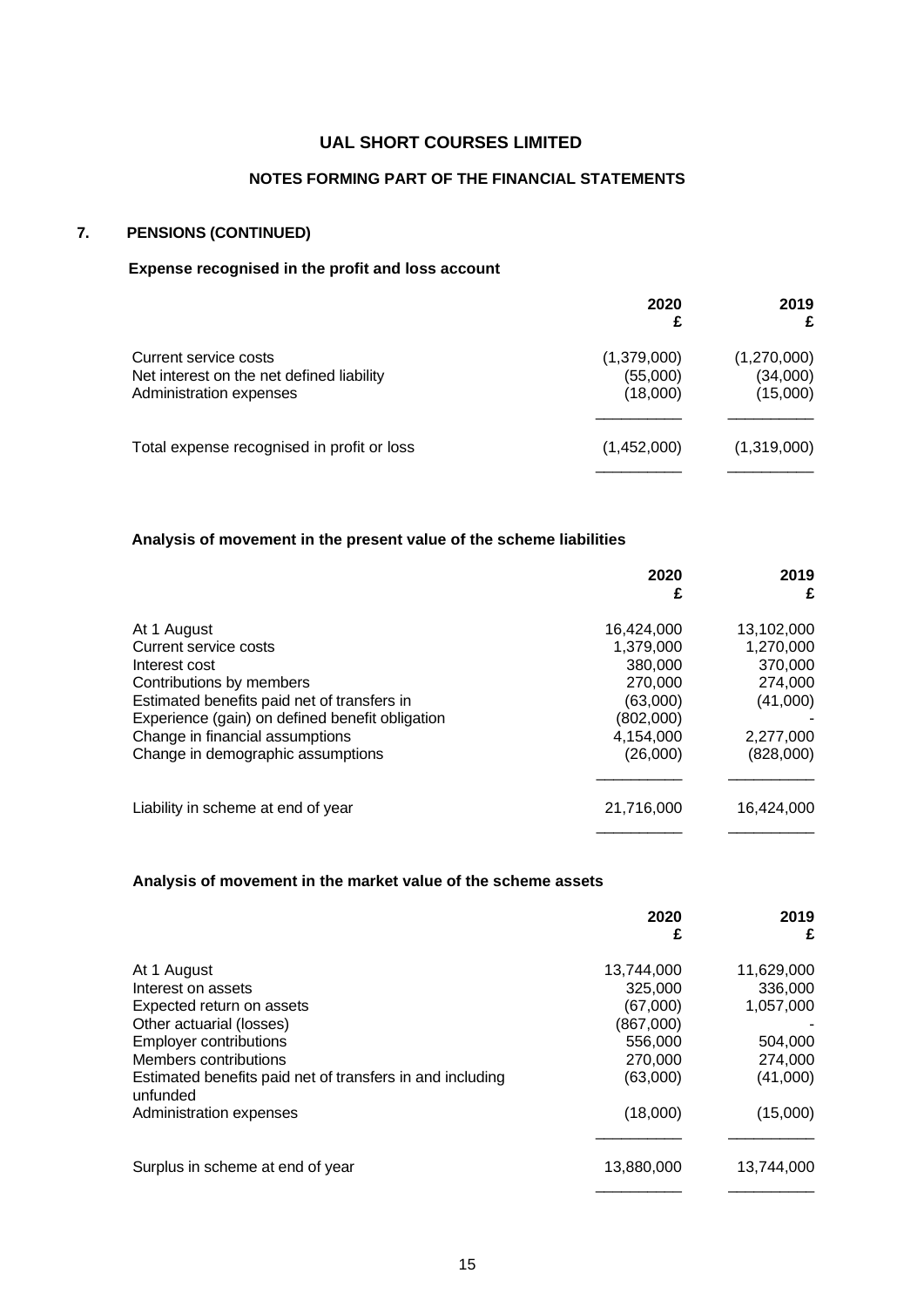# **NOTES FORMING PART OF THE FINANCIAL STATEMENTS**

| 8. | <b>Taxation</b>                                       | 2020 | 2019    |
|----|-------------------------------------------------------|------|---------|
|    |                                                       | £    | £       |
|    | Corporation tax on total taxable profits for the year |      | 144,253 |
|    | Tax charge for the year                               |      | 144,253 |
|    |                                                       |      |         |
|    | Current tax charge for the year                       |      | 144,253 |
|    | Under/(over) provision in respect of prior years      | 88   | 93,584  |
|    | Tax charge/(credit) for the year                      | 88   | 237,837 |

| 9. | <b>DEBTORS (NON CURRENT AND CURRENT)</b>                                                                                           | 2020                                                      | 2019                                    |
|----|------------------------------------------------------------------------------------------------------------------------------------|-----------------------------------------------------------|-----------------------------------------|
|    |                                                                                                                                    | £                                                         | £                                       |
|    | Trade debtors<br>Amount owed by holding company*<br>Amount owed by group company<br>Other debtors<br>Prepayments<br>Accrued income | 9,099<br>3,228,033<br>2,892<br>26,974<br>85,730<br>33,961 | 71,736<br>5,265,293<br>13,406<br>47,436 |
|    |                                                                                                                                    | 3,386,689                                                 | 5,397,871                               |
|    |                                                                                                                                    |                                                           |                                         |

 \* The amount owed by holding company has been treated as a non-current asset on the balance sheet as it is unlikely to be repaid within one year.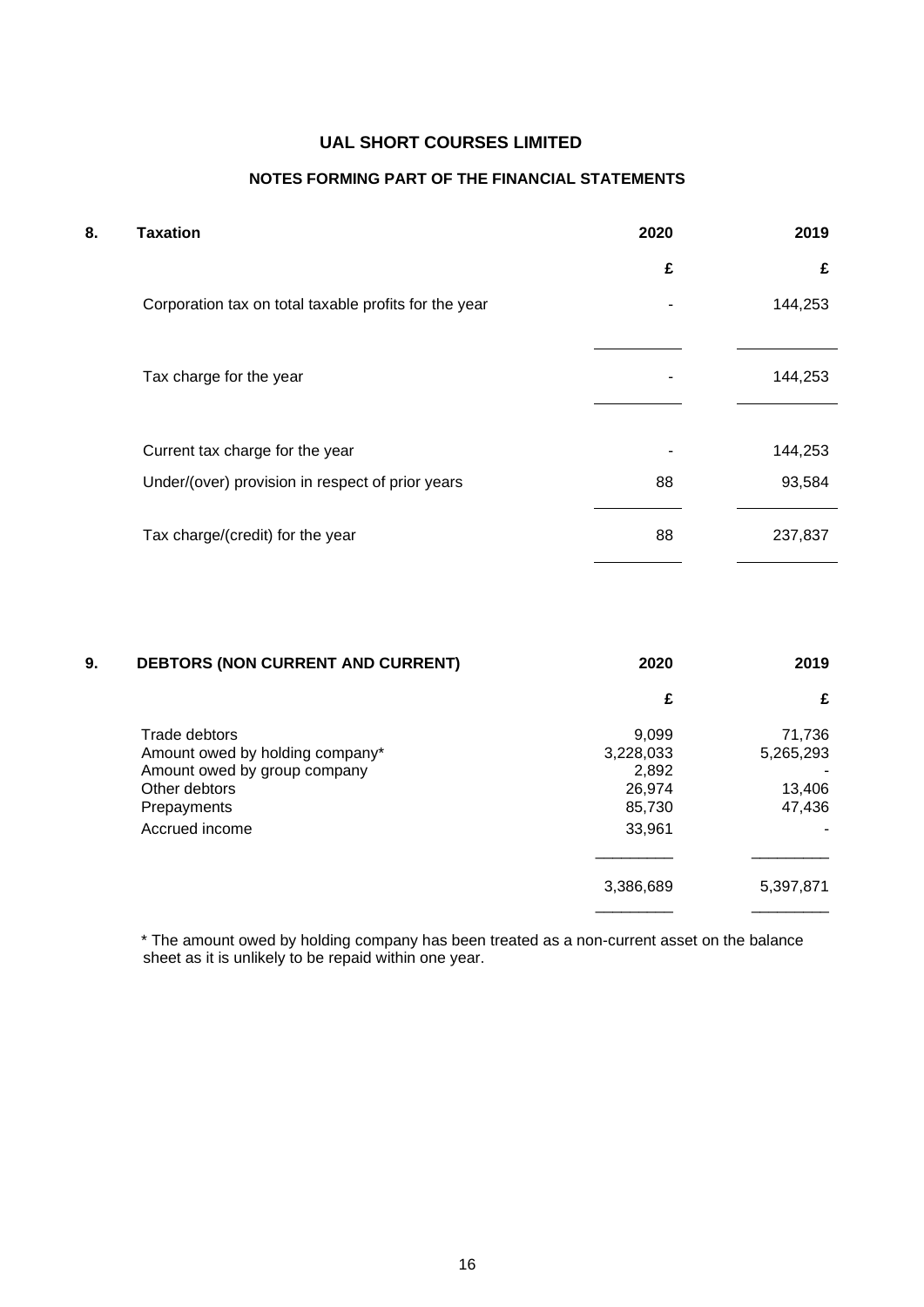# **NOTES FORMING PART OF THE FINANCIAL STATEMENTS**

### **10. CREDITORS: AMOUNTS FALLING DUE WITHIN ONE YEAR**

|                                                              | 2020               | 2019               |
|--------------------------------------------------------------|--------------------|--------------------|
|                                                              | £                  | £                  |
| Trade creditors                                              | 219,210            | 118,883            |
| Amount owed to group company<br>Taxation and social security | 67,396             | 20,355<br>364,552  |
| Other creditors<br>Accruals                                  | 101,703<br>304,022 | 175,962<br>444,937 |
| Deferred income                                              | 1,283,562          | 2,700,357          |
|                                                              | 1,975,893          | 3,825,046          |

## **11. SHARE CAPITAL**

|                                                                                     | 2020 | 2019<br>£ |
|-------------------------------------------------------------------------------------|------|-----------|
| Authorised :<br>100 Ordinary shares of £1 each                                      | 100  | 100       |
| Share capital allotted, called up and fully paid:<br>100 Ordinary shares of £1 each | 100  | 100       |
|                                                                                     |      |           |

### **12. GENERAL RESERVES**

Movements on the general reserves during the year were as follows:

|                                     | 2019                               |
|-------------------------------------|------------------------------------|
|                                     | £                                  |
| 1,994,391<br>(1,307,686)<br>896,000 | 1,473,000<br>(293, 609)<br>815,000 |
| 1,582,705                           | 1,994,391                          |
|                                     | 2020                               |